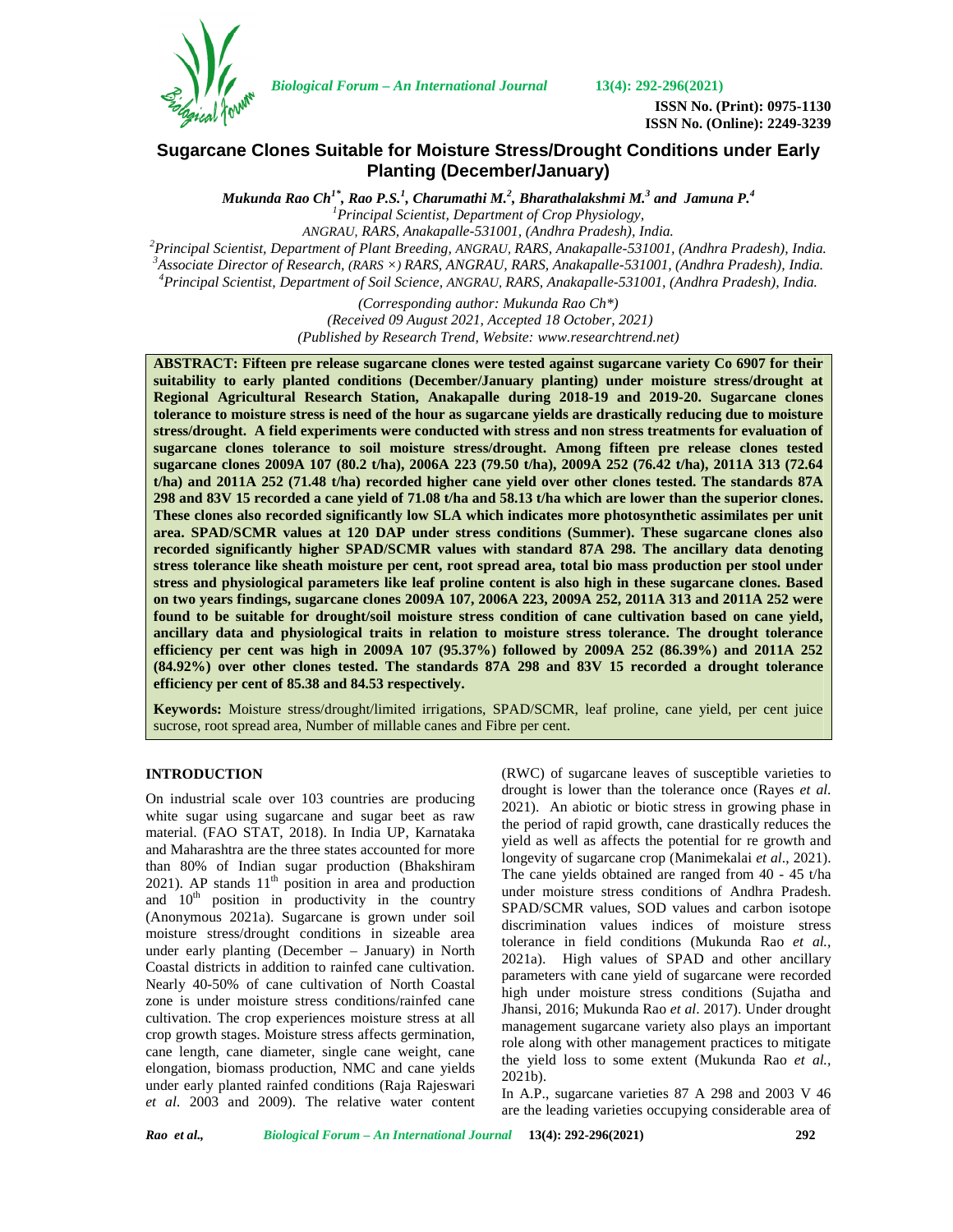sugarcane which were released nearly 15 years back. Now due to degeneration of existing good varieties there is a dire need of ample number of new sugarcane varieties especially with drought tolerance and higher cane yield and quality. Abiotic stresses which are common factors lowering yields of AP. Under this circumstances this study was initiated with 15 pre releasing sugarcane clones under an objective to identify sugarcane clones tolerance to moisture stress/drought during crop season.

### **MATERIAL AND METHODS**

Fifteen promising pre release clones were studied with 87A 298 as check variety under early planted moisture stress conditions at Regional Agricultural Research Station, Anakapalle during 2018-19 and 2019-20. The design adopted was RBD with 2 replications. Each clone was planted in six rows of eight meters length with spacing of 80 cms between rows. Date of planting was in the month of January 2018 and 2019. Moisture stress  $I_0$  treatment was imposed by withholding irrigation from March,  $15<sup>th</sup>$  except two life irrigations at 10 DAP and 40 DAP till harvesting of sugarcane, where as check  $I_1$  (Normal) treatment was imposed by need based monthly one irrigation from planting to harvesting of cane. Trash mulching @ 3 t/ha was done at  $3<sup>rd</sup>$  day after planting. Soils are of light to medium texture with low to medium N and medium P and K

nutrient status. Crop was raised by following all good management practices. Management of early shoot borer and white fly was carried out by spraying Monochrotophos @ 1.6ml/lt and biologically controlled with using *Trichocards*. A fertilizer dose of 112 kg N + 100 kg  $P_2O_5 + 120$  Kg K<sub>2</sub>O/ha was adopted. Nitrogen was applied into two equal splits at 45 and 90 DAP, (and  $\times$ ) P and K was applied as basal. Detrashing and spreading of dried leaves was carried out in between two rows to conserve soil moisture after cessation of rains. Data was recorded on cane yield, per cent juice sucrose, ancillary data (Meade and Chen, 1971) and NMC at harvest, SCMR values at 120 DAP and leaf proline at 120 DAP were recorded by adopting standard procedures (Dhopte and Manuel Livera, 1989), duly following soil moisture data at formative stage during summer months. Statistical analysis was carried out by methods given by Panse and Sukhatme (1978).

# **RESULT AND DISCUSSION**

The analyzed data of 2018-19 and 2019-20 on cane yield, yield components and other quality parameters with ancillary day are given in Table 1. The results obtained are presented on character wise. The rainfall data during crop growth period of 2018-19 and 2019-20 is given in Fig. 1 and 2.

**Table 1: Performance of sugarcane clones under limited irrigated conditions (Early planting).**

| variety<br>Mean<br>I <sub>0</sub><br>Mean<br>I <sub>0</sub><br><b>I</b><br>Mean<br>I <sub>0</sub><br><b>L</b><br>Mean<br>Iı<br>I <sub>0</sub><br>L.<br>2011A 175<br>70.62<br>75.58<br>72.60<br>36.0<br>47.3<br>41.65<br>134.82<br>131.94<br>133.38<br>69.30<br>68.07<br>68.69<br>67.54<br>35.9<br>37.3<br>2011A 252<br>59.40<br>75.68<br>36.60<br>112.67<br>151.07<br>131.87<br>70.76<br>71.34<br>71.05 | Percent leaf sheath moisture                | Leaf proline ( $\mu$ moles) at 120<br><b>DAP</b>                 |  |
|---------------------------------------------------------------------------------------------------------------------------------------------------------------------------------------------------------------------------------------------------------------------------------------------------------------------------------------------------------------------------------------------------------|---------------------------------------------|------------------------------------------------------------------|--|
|                                                                                                                                                                                                                                                                                                                                                                                                         | $I_0$                                       | I <sub>1</sub><br>Mean                                           |  |
|                                                                                                                                                                                                                                                                                                                                                                                                         | 126.94                                      | 81.0<br>103.97                                                   |  |
|                                                                                                                                                                                                                                                                                                                                                                                                         | 148.03                                      | 95.72<br>121.87                                                  |  |
| 72.27<br>68.42<br>39.9<br>42.1<br>41.00<br>158.26<br>68.95<br>70.58<br>69.77<br>2011A 260<br>64.57<br>140.17<br>176.35                                                                                                                                                                                                                                                                                  | 121.69                                      | 77.63<br>99.66                                                   |  |
| 70.51<br>78.43<br>74.47<br>47.4<br>51.1<br>49.25<br>76.44<br>158.47<br>117.46<br>72.76<br>76.33<br>74.55<br>2011A 262                                                                                                                                                                                                                                                                                   | 95.63                                       | 71.25<br>83.44                                                   |  |
| 119.57<br>118.31<br>44.2<br>39.4<br>41.80<br>107.45<br>127.35<br>117.40<br>53.45<br>73.08<br>63.07<br>2006A 102<br>117.04                                                                                                                                                                                                                                                                               | 90.85                                       | 68.81<br>79.83                                                   |  |
| 89.98<br>38.95<br>72.73<br>2006A 223<br>74.14<br>82.06<br>40.2<br>37.7<br>124.33<br>208.49<br>166.41<br>73.09<br>72.91                                                                                                                                                                                                                                                                                  | 79.13                                       | 64.78<br>71.96                                                   |  |
| 57.92<br>65.56<br>61.77<br>40.2<br>45.7<br>42.95<br>98.75<br>147.48<br>123.12<br>68.61<br>72.19<br>70.40<br>2009A 107                                                                                                                                                                                                                                                                                   | 129.38                                      | 73.13<br>101.26                                                  |  |
| 79.55<br>75.31<br>31.3<br>38.55<br>120.19<br>70.98<br>74.63<br>72.81<br>2010A 229<br>71.06<br>45.8<br>139.63<br>138.41                                                                                                                                                                                                                                                                                  | 129.85                                      | 80.44<br>105.15                                                  |  |
| 87A298 (C)<br>79.64<br>86.35<br>82.99<br>26.2<br>31.1<br>28.65<br>108.15<br>148.09<br>128.11<br>67.09<br>70.03<br>68.56                                                                                                                                                                                                                                                                                 | 148.97                                      | 88.13<br>118.55                                                  |  |
| 78.76<br>45.1<br>76.03<br>2009A 252<br>61.05<br>69.91<br>42.3<br>43.70<br>88.61<br>145.11<br>116.86<br>69.32<br>72.68                                                                                                                                                                                                                                                                                   | 107.72                                      | 71.16<br>89.44                                                   |  |
| 93.39<br>41.90<br>130.15<br>142.10<br>71.82<br>2011A 222<br>85.91<br>100.87<br>43.1<br>40.7<br>153.55<br>67.58<br>69.70                                                                                                                                                                                                                                                                                 | 59.07                                       | 52.69<br>55.88                                                   |  |
| 73.26<br>39.30<br>73.96<br>74.94<br>2011A 319<br>75.46<br>75.06<br>37.8<br>40.8<br>136.05<br>165.23<br>150.65<br>71.94                                                                                                                                                                                                                                                                                  | 115.22                                      | 67.88<br>91.55                                                   |  |
| 37.05<br>91.41<br>93.94<br>92.68<br>33.5<br>40.6<br>178.17<br>157.37<br>70.72<br>72.31<br>71.52<br>2011A 313<br>136.57                                                                                                                                                                                                                                                                                  | 92.44                                       | 77.16<br>61.88                                                   |  |
| 2011A 294<br>90.20<br>107.03<br>98.62<br>34.0<br>34.5<br>34.25<br>113.34<br>120.88<br>117.08<br>72.50<br>74.72<br>73.64                                                                                                                                                                                                                                                                                 | 67.13                                       | 53.07<br>60.10                                                   |  |
| 83V 15 (C)<br>88.22<br>90.64<br>89.43<br>41.93<br>47.2<br>44.59<br>148.02<br>150.46<br>149.24<br>71.55<br>72.10<br>71.83                                                                                                                                                                                                                                                                                | 125.94                                      | 80.07<br>102.76                                                  |  |
| Mean<br>77.14<br>85.68<br>39.23<br>40.79<br>118.3<br>153.48<br>69.22<br>72.69                                                                                                                                                                                                                                                                                                                           | 109.17                                      | 72.49                                                            |  |
| CD<br>CD<br>CD<br>CD<br>$SEm+$<br>$SEm+$<br>SEm <sub>±</sub><br>$SEm+$<br>(0.05)<br>(0.05)<br>(0.05)<br>(0.05)                                                                                                                                                                                                                                                                                          | $SEm+$                                      | CD<br>(0.05)                                                     |  |
| 0.47<br>0.92<br>1.27<br>3.68<br>1.30<br>2.68<br>8.39<br>0.30<br>$\bf{I}$                                                                                                                                                                                                                                                                                                                                | 2.45                                        | 7.08                                                             |  |
| $\mathbf{V}$<br>3.49<br>10.09<br>3.73<br>12.34<br>1.29<br>4.16<br>0.42<br>1.18                                                                                                                                                                                                                                                                                                                          | 6.70                                        | 19.39                                                            |  |
| <b>NS</b><br>1.52<br>5.28<br><b>NS</b><br>$I \times V$<br><b>NS</b><br>$\bar{\phantom{a}}$<br>$\sim$<br>$\overline{\phantom{a}}$                                                                                                                                                                                                                                                                        | 10.48                                       | 27.43                                                            |  |
| Number of millable canes<br>Cane vield (t/ha)<br><b>Drought</b><br>Sucrose (%)<br>Fibre $(\% )$<br><b>Sugarcane</b><br>at harvest (000 ha)<br>tolerance<br>variety<br>efficiency (%                                                                                                                                                                                                                     | Root spread<br>area/stool<br>$(Cm2)$ at 120 | (Under stress)<br>Total biomass /<br>stool $(g)$ (at 120<br>DAP) |  |
| $I_0$<br>$\mathbf{I}_1$<br>Mean<br>$I_0$<br>$\mathbf{I}_1$<br>I.<br>Mean<br>I <sub>0</sub><br>$I_1$<br>Mean<br>Mean<br>L <sub>0</sub>                                                                                                                                                                                                                                                                   | <b>DAP</b>                                  |                                                                  |  |
| 59.83<br>62.25<br>61.04<br>59.85<br>78.41<br>69.13<br>76.32<br>16.48<br>19.71<br>18.09<br>13.24<br>10.76<br>12.00<br>2011A 175                                                                                                                                                                                                                                                                          | 943.33                                      | 732.8                                                            |  |
| 84.92<br>9.07<br>2011A 252<br>54.45<br>53.92<br>54.19<br>65.65<br>77.30<br>71.48<br>16.61<br>16.55<br>16.58<br>15.76<br>12.42                                                                                                                                                                                                                                                                           | 744.00                                      | 887.30                                                           |  |
| 50.79<br>57.74<br>54.26<br>50.34<br>75.20<br>62.77<br>66.94<br>17.66<br>14.88<br>13.36<br>14.12<br>2011A 260<br>16.67<br>18.66                                                                                                                                                                                                                                                                          | 1466.67                                     | 574.50                                                           |  |
| 50.89<br>78.10<br>14.18<br>16.70<br>2011A 262<br>46.63<br>55.14<br>56.20<br>67.15<br>71.95<br>14.84<br>13.52<br>11.64<br>14.17                                                                                                                                                                                                                                                                          | 805.83                                      | 589.90                                                           |  |
| 2006A 102<br>52.53<br>56.35<br>54.44<br>46.52<br>58.90<br>52.71<br>78.98<br>12.86<br>15.50<br>14.18<br>14.69<br>14.78<br>14.73                                                                                                                                                                                                                                                                          | 985.33                                      | 1034.50                                                          |  |
| 2006A 223<br>54.62<br>62.43<br>58.53<br>66.00<br>93.0<br>79.50<br>70.96<br>19.74<br>17.68<br>18.71<br>16.27<br>12.68<br>14.48                                                                                                                                                                                                                                                                           | 1104.00                                     | 702.40                                                           |  |
| 80.22<br>12.59<br>12.75<br>2009A 107<br>51.84<br>55.56<br>53.70<br>78.32<br>82.12<br>95.37<br>16.79<br>17.34<br>17.06<br>12.67                                                                                                                                                                                                                                                                          | 1493.33                                     | 1208.50                                                          |  |
| 2010A 229<br>51.67<br>56.06<br>54.12<br>56.40<br>66.60<br>61.50<br>84.68<br>12.59<br>14.15<br>13.37<br>15.95<br>14.20<br>15.08                                                                                                                                                                                                                                                                          | 1709.33                                     | 1536.70                                                          |  |
| 51.14<br>65.89<br>58.52<br>56.44<br>61.22<br>85.38<br>17.73<br>17.78<br>17.75<br>18.04<br>13.21<br>15.63<br>87A298(C)<br>66.10                                                                                                                                                                                                                                                                          | 1085.67                                     | 943.10                                                           |  |
| 70.84<br>82.00<br>76.42<br>18.00<br>16.43<br>10.14<br>2009A 252<br>54.79<br>63.82<br>59.31<br>86.39<br>16.67<br>19.33<br>13.29                                                                                                                                                                                                                                                                          | 1080.67                                     | 838.50                                                           |  |
| 42.05<br>50.02<br>2011A 222<br>43.85<br>52.88<br>48.36<br>58.00<br>72.50<br>18.51<br>15.50<br>17.00<br>17.31<br>13.74<br>15.53                                                                                                                                                                                                                                                                          | 1541.67                                     | 758.50                                                           |  |
| 18.50<br>14.55<br>13.28<br>2011A 319<br>54.62<br>60.52<br>57.57<br>52.16<br>90.00<br>71.08<br>57.96<br>11.94<br>15.22<br>13.92                                                                                                                                                                                                                                                                          | 2151.33                                     | 1131.50                                                          |  |
|                                                                                                                                                                                                                                                                                                                                                                                                         | 1522.33                                     | 768.10                                                           |  |
| 18.07<br>2011A 313<br>47.85<br>53.40<br>55.63<br>49.28<br>96.00<br>72.64<br>51.33<br>17.60<br>18.55<br>18.13<br>15.46<br>16.80                                                                                                                                                                                                                                                                          | 1041.33                                     | 739.20                                                           |  |
| 44.37<br>51.84<br>57.62<br>81.76<br>17.91<br>19.45<br>16.72<br>15.27<br>15.99<br>2011A 294<br>58.78<br>51.58<br>63.40<br>18.68                                                                                                                                                                                                                                                                          | 1436.00                                     | 805.20                                                           |  |
| 83V 15 (C<br>54.79<br>59.31<br>53.26<br>84.53<br>17.51<br>13.55<br>13.39<br>63.82<br>63.00<br>58.13<br>19.89<br>18.70<br>13.47                                                                                                                                                                                                                                                                          |                                             |                                                                  |  |
| 51.58<br>56.37<br>74.95<br>17.04<br>15.65<br>12.91<br>58.62<br>75.21<br>16.73<br>Mean                                                                                                                                                                                                                                                                                                                   |                                             |                                                                  |  |
| CD<br>CD<br>CD<br>CD<br>$SEm+$<br>$SEm+$<br>$SEm+$<br>$SEm+$<br>٠<br>(0.05)<br>(0.05)<br>(0.05)<br>(0.05)                                                                                                                                                                                                                                                                                               | CD<br>$SEm+$<br>(0.05)                      | CD<br>$SEm+$                                                     |  |
| 0.79<br>I<br>1.42<br>2.13<br>2.28<br>0.01<br>0.03<br>0.18<br>0.52                                                                                                                                                                                                                                                                                                                                       | 58.6<br>179.0                               | (0.05)<br>126.0<br>378.0                                         |  |
| $\mathbf{V}$<br>5.48<br>2.16<br>0.09<br>0.49<br>1.44<br>4.63<br>6.26<br>0.03<br>ä,                                                                                                                                                                                                                                                                                                                      |                                             |                                                                  |  |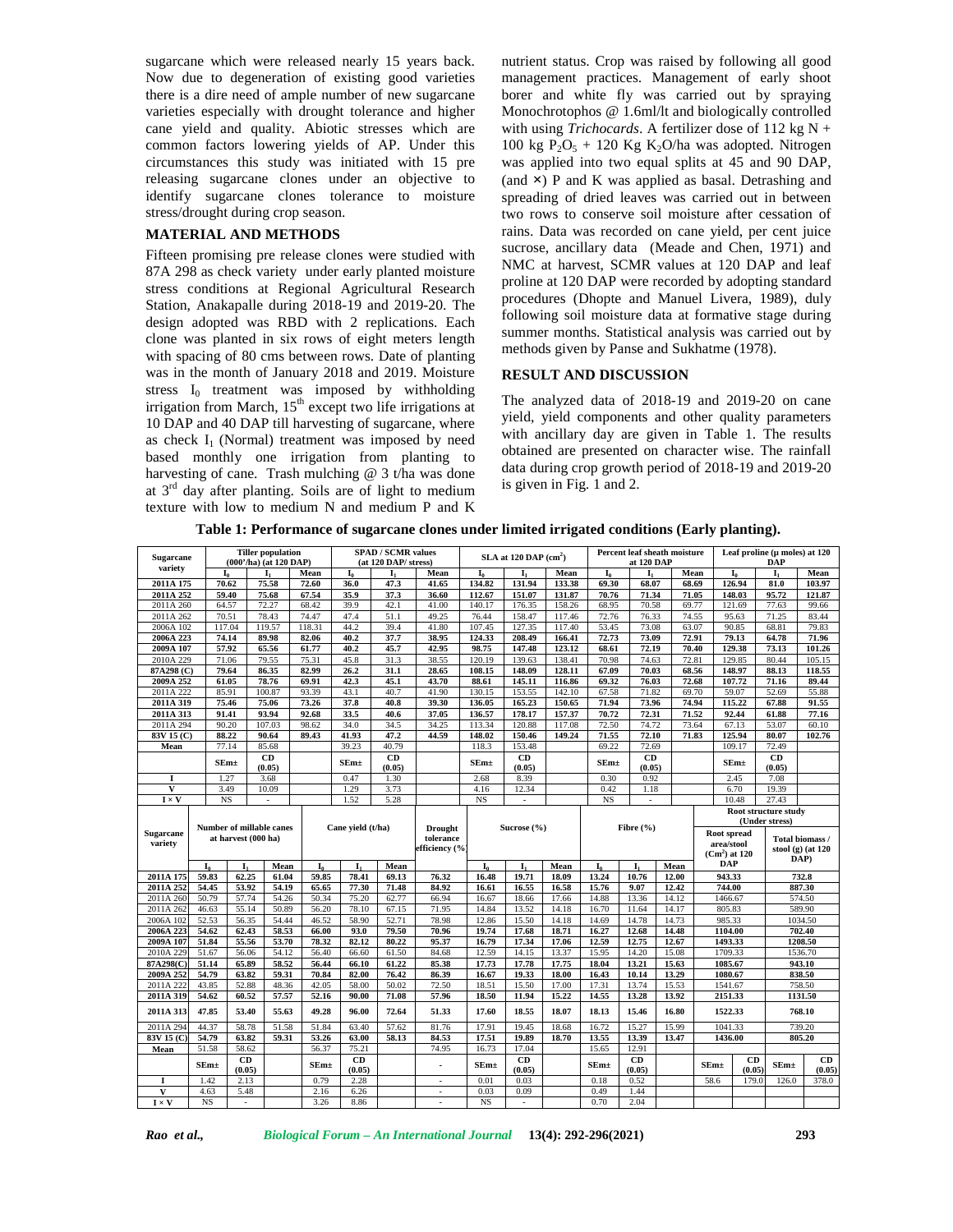



**Fig. 1.** Graphical representation of rainfall pattern during 2018-19 at RARS, Anakapalle. **Per cent (×) Soil Moisture per cent**

| Month | March | . .<br>April | May                     | <b>November</b> | <b>December</b>  | January       |
|-------|-------|--------------|-------------------------|-----------------|------------------|---------------|
| 10    | 10.11 | 10.51        | Q <sub>1</sub><br>11. 1 | 1015<br>19.IJ   | 12.54            | $-1$<br>11.71 |
|       | 10.77 | 12.09        | 370<br>.                | 13.20           | $A - 1$<br>14.14 | 12.2<br>13.26 |







**Fig. 2.** Graphical representation of rainfall pattern during 2019-20 at RARS, Anakapalle.

**Per cent (**×**) Soil Moisture percent (2019-20).**

| Month     | April | May         | June | July  | August | <b>December</b> | January |
|-----------|-------|-------------|------|-------|--------|-----------------|---------|
| <b>I0</b> | 10.09 | - -<br>1.54 | 7.05 | 9.90  | 9.30   | 6.02            | 5.20    |
|           | 10.49 | 12.20       | 1.02 | 11.90 | 9.90   | 11.50           | 9.90    |

The weather parameters during 2018-19 crop season of sugarcane revealed that a total of 899.44 mm rainfall received against normal rainfall of 1225 mm which accounts to -26.58% rainfall. The average monthly maximum °C accounts to 33.91 and minimum °C

accounts to 21.08. The average monthly wind velocity is at 3.62 kmph with monthly average evaporation of 4.59 mm. The monthly average bright sun shine hours are at 5.49 hours.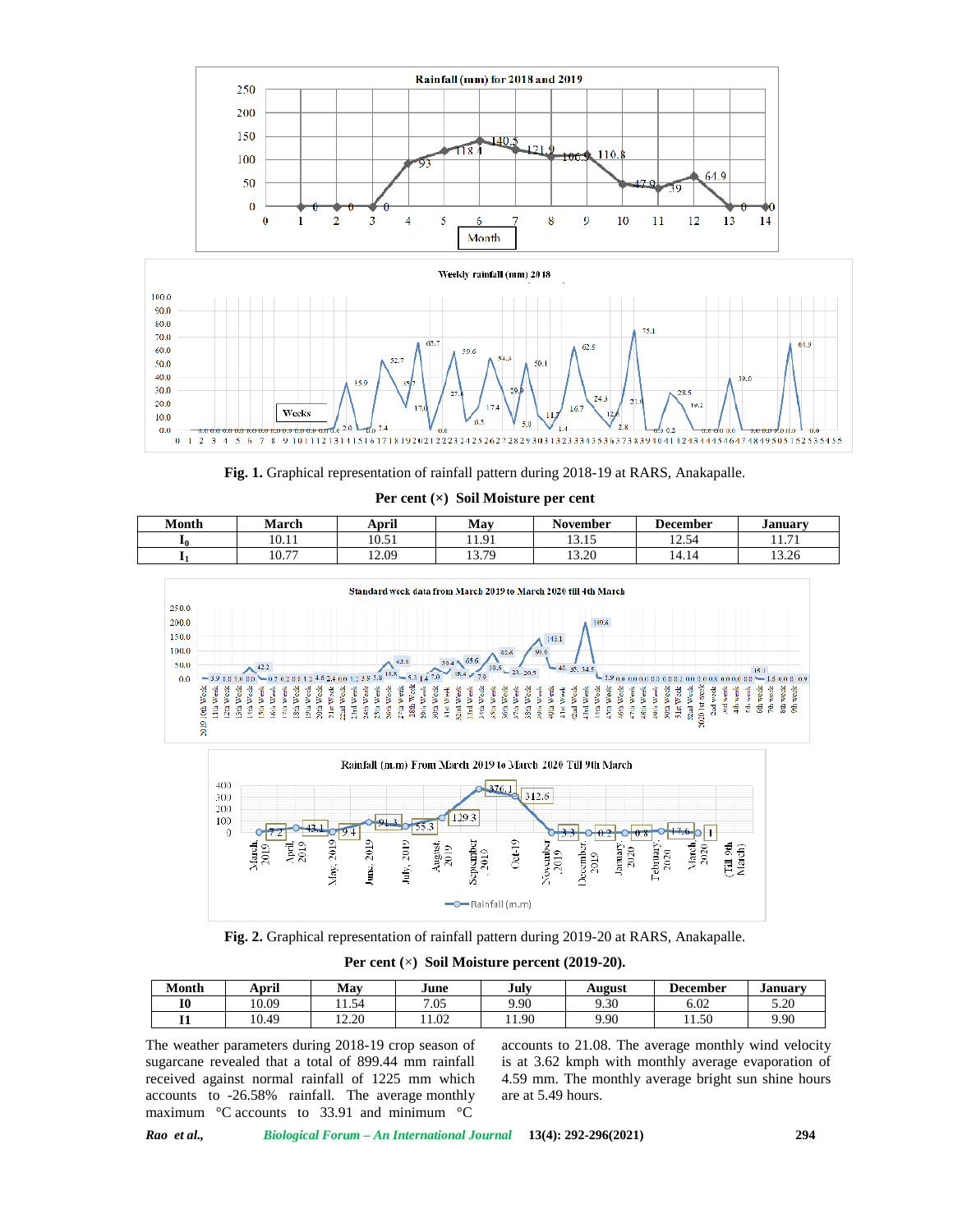The weather parameters during 2019-20 crop season of sugarcane revealed that a total of 1047.2 mm rainfall received against normal rainfall of 1126.7 mm which accounts to -7.1 % rainfall. The average monthly maximum °C accounts to 33.1 and minimum °C accounts to 27.79. The average monthly wind velocity is at 3.2 kmph with monthly average evaporation of 4.3 mm. The monthly average bright sun shine hours are at 4.8 hours.

**Tiller population:** The data on tiller production at formative stage under stress varied from 67.54 000/ha (2011A 252) to 118.31 000/ha (2006A 102). Among 15 sugarcane clones tested 2006A 102 (118.31 000 ha) recorded significantly higher tiller production over standard 87A 298 (82.99 000/ha). Tiller production at formative stage was significantly high in normally irrigated  $I_1$  condition (81.68 000 ha) over stress condition  $I_0$  (77.14 000ha).

**Number of Millable canes**: Number of millable canes were high in  $I_1$  treatment (58.62 000ha) over stress  $I_0$ treatment (51.58 000 ha). Among the clones tested 2009A 252 recorded a higher millable canes of 59.31 000 ha followed by 2006A 223 (58.53 000ha), 2011A 319 (57.57 000 ha) and 2011A 313 (55.67 000 ha) over other clones tested. The standards 87A 298 recorded a millable cane of 58.52 000 ha which is on par with the said superior clones.

**Percent juice sucrose:** The cane quality in terms of percent juice sucrose was ranged from 13.27% (2010A 229) to 18.71% (2006A 223). Sugarcane clone 2006A 223(18.71%) recorded higher per cent juice sucrose over other clones tested and on par with the check 87A 298 (17.73 %).

**Specific leaf area**  $(cm^2/g)$ **: The parameter indicating Cane** assimilation of photosynthates in leaf is SLA  $\text{(cm}^2/\text{g})$ . It y is ranged from 117.08  $\text{cm}^2/\text{g}$  (2011A 294) to 166.41 223 (  $\text{cm}^2$ g (2006A 223). The SLA of sugarcane clones  $2011A 294 (117.08 cm<sup>2</sup>/g), 2006A 102 (117.40 cm<sup>2</sup>/g),$ 2011A 262 (117.46cm<sup>2</sup>/g), 2009A 107 (123.12 cm<sup>2</sup>/g) ar recorded low SLA over other clones tested and standard 87A 298 (128.11  $\text{cm}^2/\text{g}$ ) which indicated more indu photosynthetic assimilates per unit area under stress conditions. More over the SLA was compared to low in stress condition  $I_0$  (118.3 cm<sup>2</sup>/g) over normal condition tolera  $I_1$  (153.48 cm<sup>2</sup>/g).

**Root spread area:** Among 15 sugarcane clones tested the root spread area at 120 DAP (stress conditions) ranged from  $805.83 \text{cm}^2$  (2011A 262) to 2151.33  $\text{cm}^2$ (2011A 319). Sugarcane clones 2011A 319 (2151.33 cm<sup>2</sup>), 2011A 313 (1522.33 cm<sup>2</sup>) and 2010A 229  $(1709.33 \text{ cm}^2)$  recorded higher root spread area over other clones tested. The standard 87A 298 recorded a root spread area of  $1085.67$  cm<sup>2</sup>.

**Total bio mass production per stool (g/stool):** The dry matter production at 120 DAP (under stress) in sugarcane clones tested is ranged from 574.50 g/stool (2011A 260) to 1536.70 g/stool (2010 A 229). The dry matter production at 120 DAP at formative stage (under stress) was high in 2010A 229 (1536.7 g/stool) followed by 2009A 107 (1208.50 g/stool), 2011A 319 (1131.50 g/stool). The standard 87A 298 recorded a biomass production of 943.10 g/stool.

**Sheath moisture per cent:** Percent moisture in sheath which is an important trait for moisture stress studies was ranged from 68.56 per cent (87A 298) to 74.94 per cent (2011A 319). The percent leaf sheath moisture percent under stress was 69.22 percent which is lower over  $I_1$  treatment (72.69%). Higher leaf sheath moisture under stress conditions during formative phase (Summer) was recorded in 2011A 319 (74.94%).

**Leaf proline (µ moles/g fresh weight):** Leaf proline content which is an important physiological drought tolerance denoting trait ranged from  $55.58 \mu$  moles/g fresh weight (2011A 222) to 128.87  $\mu$  moles/g fresh weight (2011 A 252). High leaf proline content recorded in 2011A 252 (121.87  $\mu$  moles/g fresh weight) followed by 2010A 229 (105.15 moles/g fresh weight), 2011A 3 175 (103.97 μ moles/g fresh weight). The standard 87A 298 recorded a leaf proline content of 118.55 µ moles/g fresh weight.

**SPAD/SCMR values:** The values of SPAD/SCMR of sugarcane clones tested at formative stage are ranged from 28.65 (87A 298) to 43.70 (2009 252). The SPAD/SCMR values of sugarcane clones under stress was low (39.23) than normally irrigated (40.79). Higher SPAD/SCMR values were recorded in sugarcane clones 83V 15 (44.59), 2009A 252 (43.70), 2011A 175 (41.65) and 2006A 102 (41.80) which are superior over 87A 298 (28.65).

Fibre per cent: The fibre percent of sugarcane clones ranged from 12.00% (2011A 175) to 16.80 (2011A 313). Highest fibre percent was recorded in 2011A 313 (16.80%) followed by 2011A 294 (15.99%) and 2011A 222 (15.53 %). The fibre percent of standard 87A 298 is at 15.63%.

**Cane yield:** Among 15 sugarcane clones tested cane yield was high in 2009A 107 (80.22 t/ha) and 2006A 223 (79.50 t/ha) which are significantly superior with check 87A 298 (61.22 t/ha) followed by sugarcane clones 2011A 313 (72.64 t/ha), 2011A 252 (71.48 t/ha) and 2011A 319 (781.08 t/ha). Cane yield was high in normal irrigated  $(I_1)$  clones (75.21 t/ha) over stress induced clones (56.37 t/ha).

**Drought tolerance efficiency percentage:** physiological trait which significantly denotes drought tolerance efficiency based on cane yield under stress and normal conditions is high in 2009A 107 (95.37%) followed by 2009A 252 (86.39%) and 2011 252 (84.92%) over other clones tested. The standard check 87A 298 recorded a drought tolerance percentage of 85.38.

Many sugarcane researchers identified similar traits of sugarcane with higher cane yield and quality under soil moisture stress conditions. Sugarcane physiological parameters like sheath moisture per cent, leaf proline content, chlorophyll in terms of SPAD/SCMR values, specific leaf area  $(SLA \text{ cm}^2/\text{g})$  under stress conditions registered significant and positive correlation with cane yield. Similar type of findings on performance of sugarcane clones under stress situation and moisture stress conditions of sugarcane was also studied and reported by Raja Rajeswari *et al*., (2009); Sujatha and Jhansi, 2016; Mukunda Rao *et al*., (2017 and 2021). Similar type of screening of sugarcane clones study